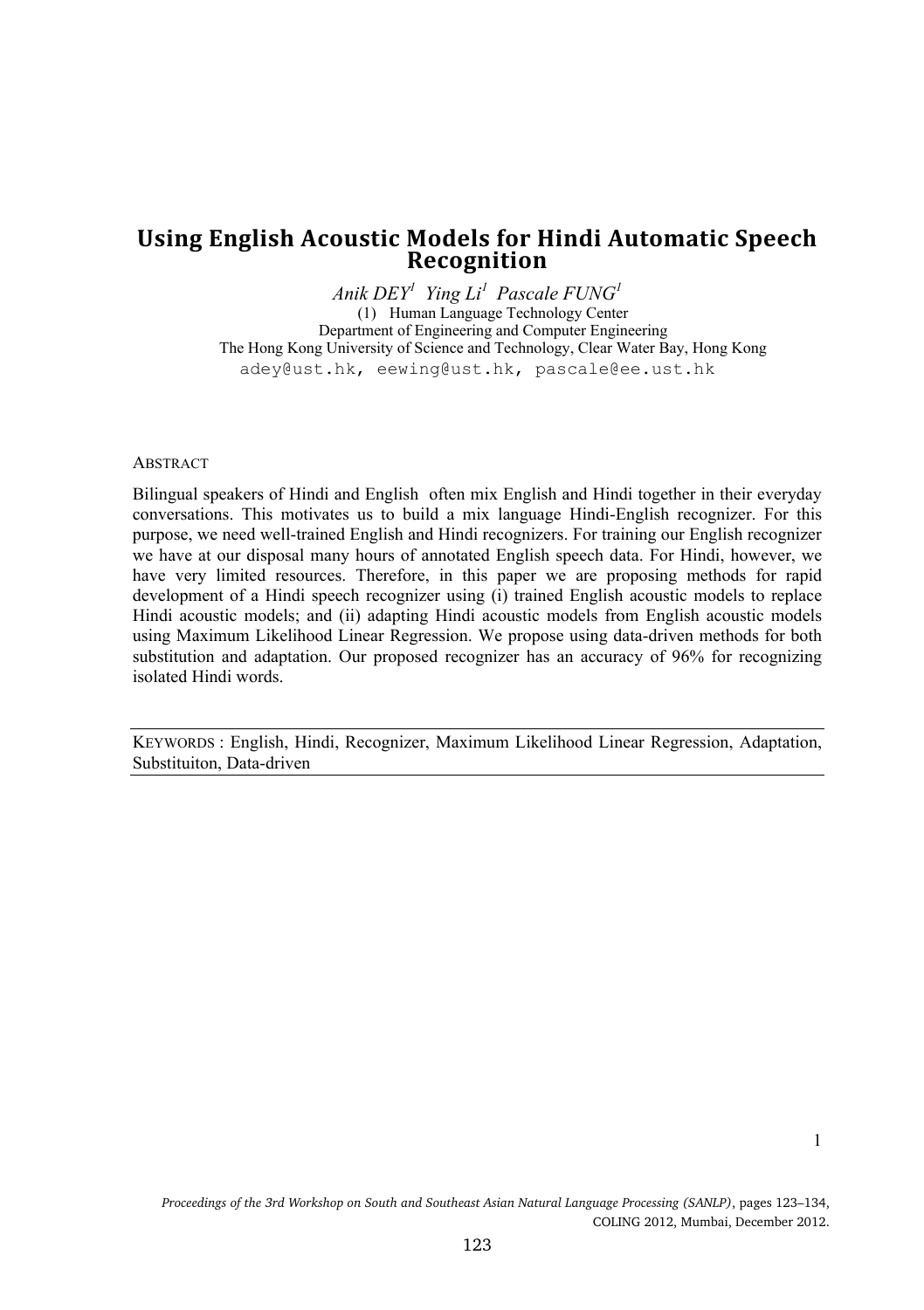## **1. INTRODUCTION**

Hindi is one of the most widely spoken languages in the world. It is the major language of India and linguistically speaking, in its everyday spoken form, it is identical to Urdu, the major language spoken in Pakistan. Approximately 405 million people speak Hindi and Urdu worldwide (Sil, 1999). This makes research on Hindi automatic speech recognition systems very interesting due to the high utility of the languages. Hindi is written left to right in a script called Devangari, which we will discuss more in detail in section 1.1.

The last two decades have a seen a gradual progression in the development and fine tuning of automatic speech recognition systems. A few commercial automatic speech recognition (ASR) systems in Hindi have been in use for the last couple of years. The most prevalent ASR systems among them are IBM Via voice and Microsoft SAPI.

In (Kumar and Agarwal, 2011) we see a Hindi ASR being tested and evaluated on a small vocabulary for isolated word recognition. Other recognition systems we have seen so far have been tailor made for certain domains. The Centre for Development of Advanced Computing has developed a speaker independent Hindi ASR which makes use of the Julius recognition engine (Mathur et al., 2010). We have also seen significant work to deal with different accents of Hindi in (Malhotra and Khosla, 2008).

So far the most comprehensive Hindi ASR system we have come across is from the IBM Research Laboratory of India. They have developed a Hindi ASR where the acoustic models are trained with training data that is composed of 40 hours of audio data, and their language model has been trained with 3 million words. The IBM Research group has also worked on largevocabulary continuous Hindi speech recognition in (Neti, Rajput and Verma, 2004).

However, significant research work has not been done to build a mixed language Hindi-English recognizer. To build such a recognizer we face a low-resource problem, because annotated Hindi speech data is very sparse. Hence, we propose to use well-trained English acoustic models to represent Hindi acoustic models for Hindi speech recognition. In this paper, we have discussed the MLRR adaptation technique, which we have used to map English to Hindi acoustic models using a data-driven approach, in Section 3. We have evaluated the performance of our Hindi ASR system in Section 4.

### **2. THE DEVANGARI SCRIPT**

The Devangari script employed by Hindi contains both vowels and consonants just like in English. However, in contrast to English, Hindi is a highly phonetic language. This means that the pronunciation of any word can be very accurately predicted from the written form of the word.

In comparison with English, Hindi has half as many vowels and twice as many consonants. This usually leads to pronunciation problems. This problem is also encountered while modelling of Hindi phones using English phones is performed. This is because some phones in Hindi may not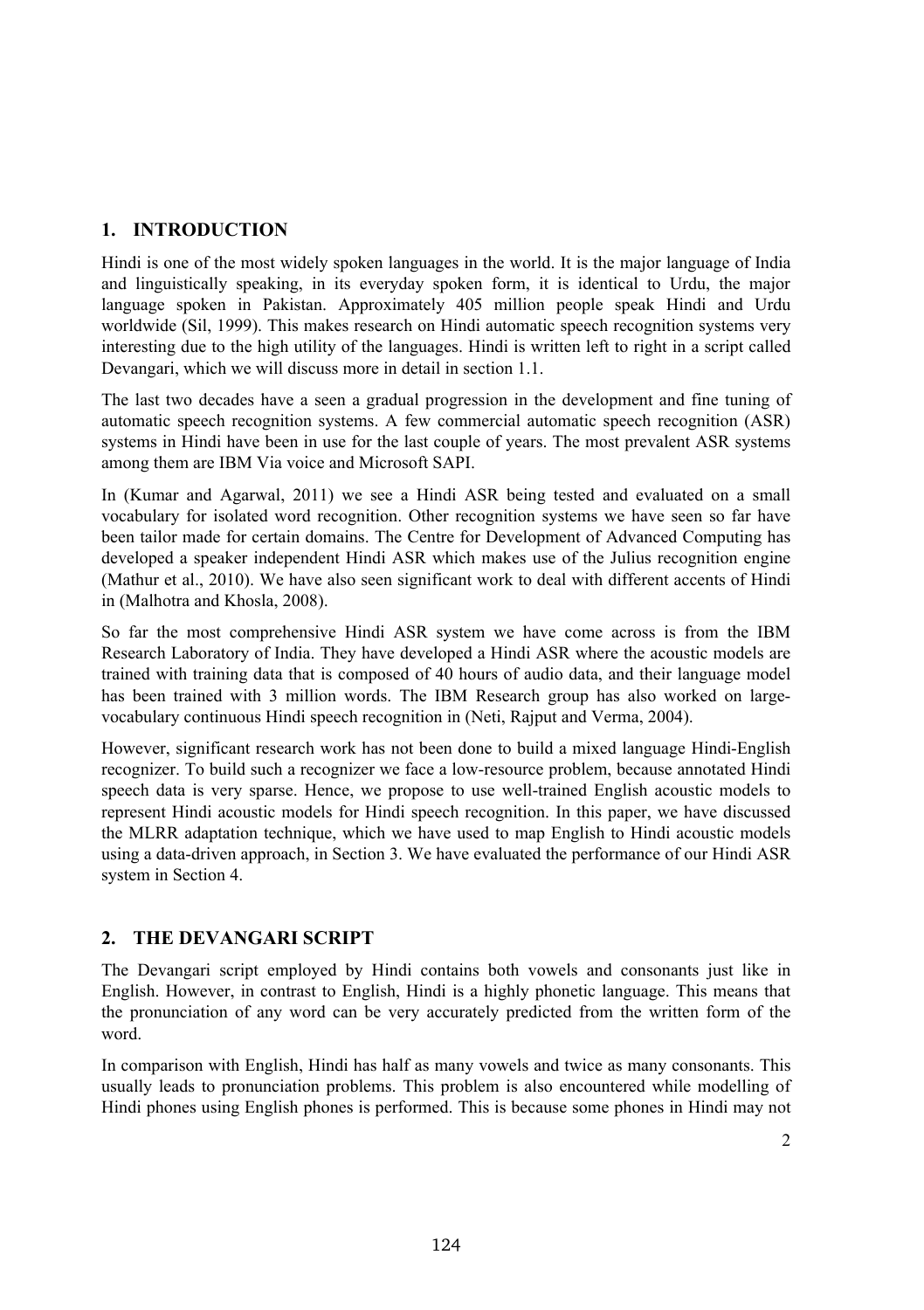be present in English at all. For this reason, we propose the data-driven approach. As a result of this approach we can approximate the English phone/s that is most closely matched to such a Hindi phone. The result of this approach is elaborated in the following sections.

In Hindi, consonants can be classified depending on which place within the mouth that they are pronounced.

To pronounce -

- *Velar* consonants: the back of the tongue touches the soft palate.
- *Palatal* consonants: the tongue touches the hard palate.
- *Retroflex* consonants: the tongue is curled slightly backward and touches the front portion of the hard palate. There are no retroflex consonants in English.
- *Dental* consonants: the tip of the tongue touches the back of the upper front teeth.
- *Labial* consonants: lips are used.

The consonants can also be classified according to their manner of articulation, as shown in Table 1 (Shapiro, 2008).

- *Unvoiced* consonants are when the vocal cords are not vibrated during their pronounciation.
- *Voiced* consonants are when the vocal cords are vibrated during pronounciation.
- *Unaspirated* consonants are when consonants are pronounced without a breath of air following the pronounciations. Example in English: "p" in "spit.
- *Aspirated* consonants are when a strong breath of air follows the consonant. Example in English: "p" in "pit".
- *Nasal* consonants are pronounced when some air flows through the nose during pronounciation.

The vowels in Hindi are ordered in similar ways, as shown in Table 2 (Shapiro, 2008)

The manner of articulation of vowels can be classified into two particular categories:

- Short vowels are articulated for a comparatively shorter duration of time.
- Long vowels are articulated for a comparatively longer duration of time.

*Monophthongs* are vowels pronounced as a single sound, whereas *diphthongs* are vowels pronounced as a syllable comprising of two adjacent sounds glided together.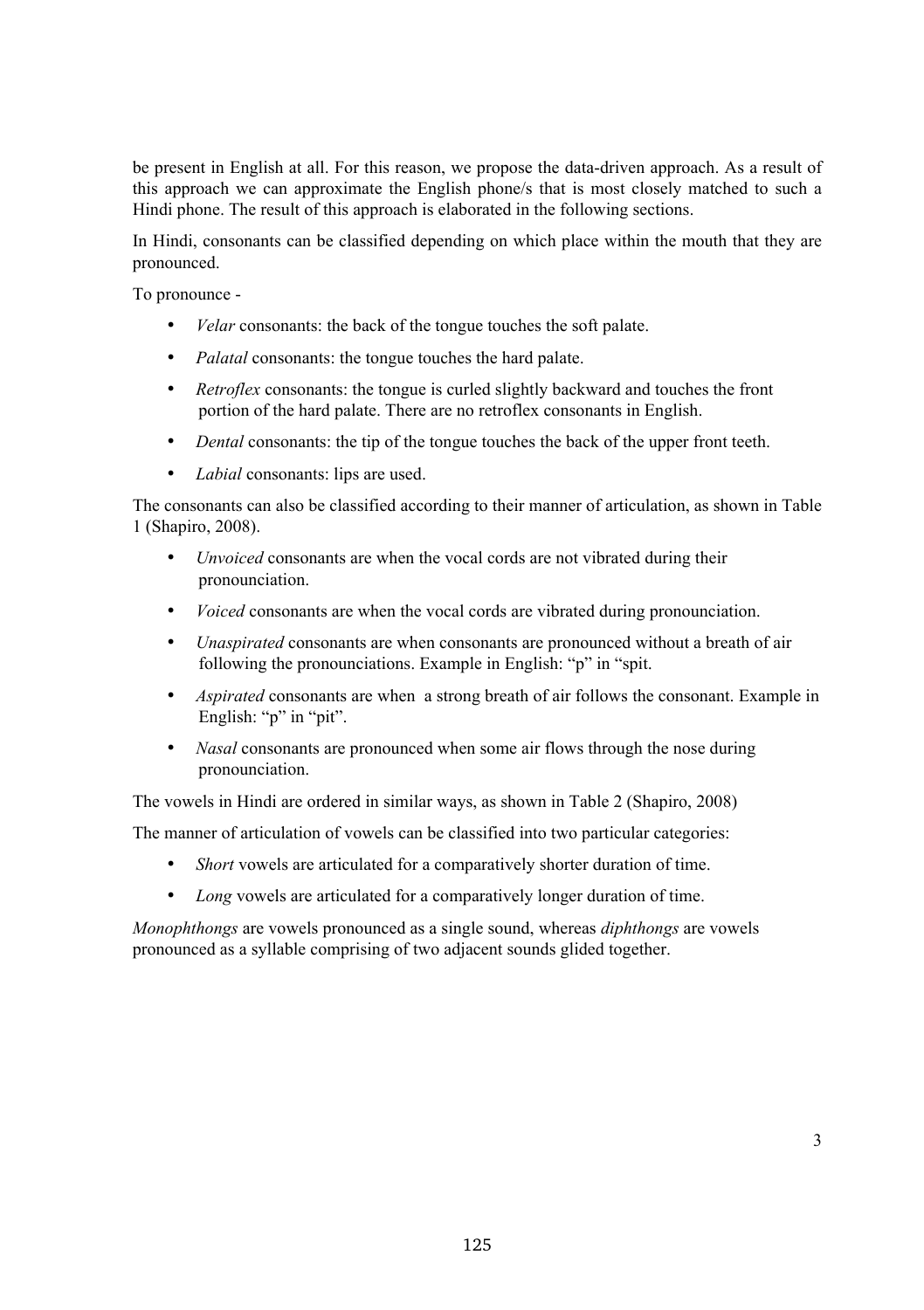|           | <b>UNVOICED</b> |        | <b>VOICED</b>                               |        |               |
|-----------|-----------------|--------|---------------------------------------------|--------|---------------|
|           |                 |        | Unaspirated Aspirated Unaspirated Aspirated |        | <b>NASALS</b> |
| Velar     | क               | ख      | ग                                           | घ      | ङ             |
| Palatal   | च               | छ      | ज                                           | झ      | ञ             |
| Retroflex | ਟ               | ਠ      | ਤ (ਤ)                                       | ढ (ढ़) | ण             |
| Dental    | त               | थ      | द                                           | ध      | न             |
| Labial    | प               | फ (फ़) | ब                                           | भ      | म             |

**STOPS** 

Table 1: Hindi Consonants

| ARTICULATION    | <b>VOWELS</b> |      |                   |  |
|-----------------|---------------|------|-------------------|--|
|                 | MONOPHTHONGS  |      | <b>DIPHTHONGS</b> |  |
|                 | SHORT         | LONG |                   |  |
| Guttural        | 31            | आ    |                   |  |
| Palatal         | इ             | ई    |                   |  |
| Labial          | 3             | ऊ    |                   |  |
| Retroflex       | ऋ             |      |                   |  |
| Palato-Guttural |               | ए    | <u>ਦੇ</u>         |  |
| Labio-Guttural  |               | ओ    | औ                 |  |

Table 2 : Hindi Vowels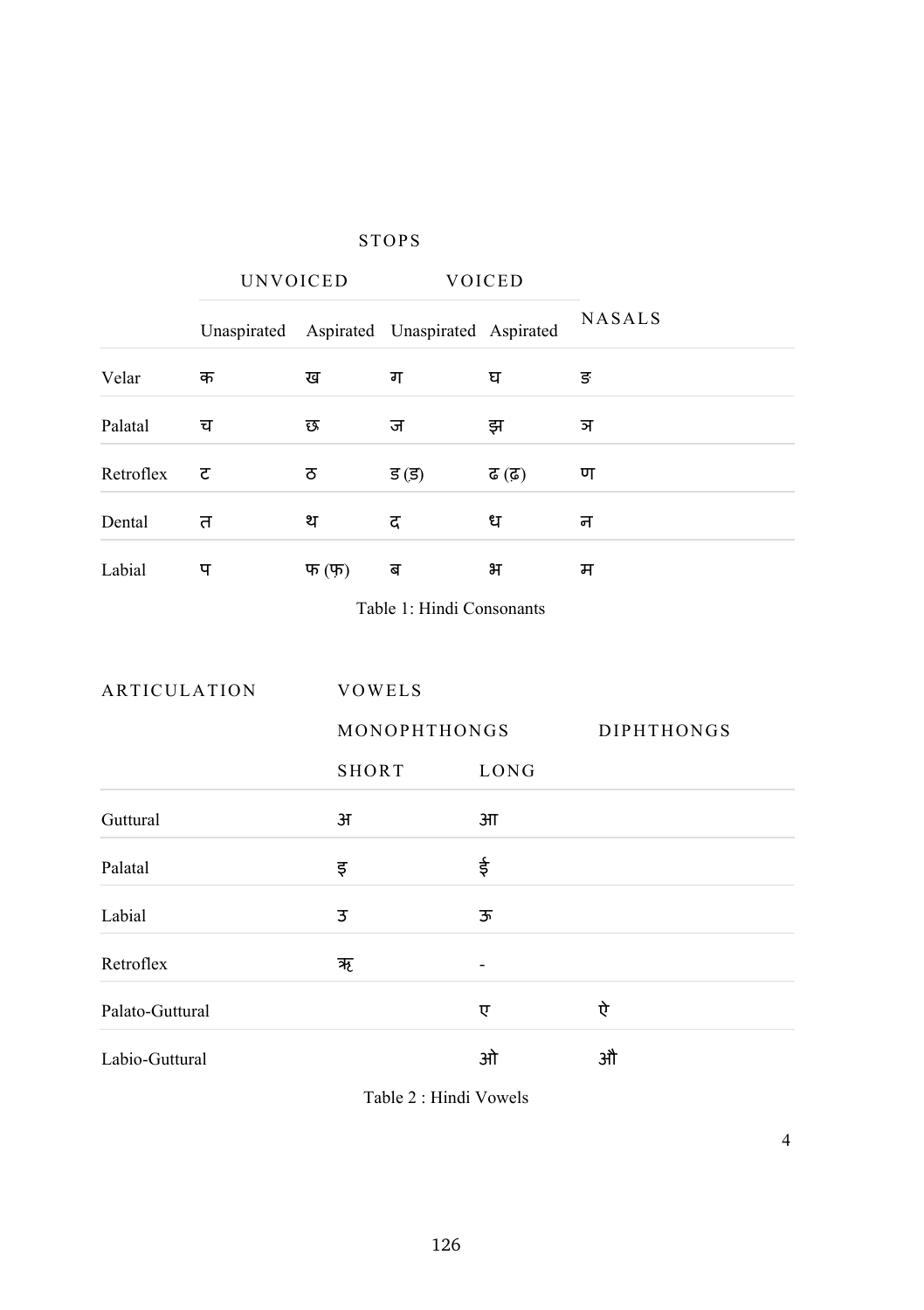The main difference between vowel pairs in Hindi (such as  $\overline{s}$  is the vowel length. इ is pronounced like "i" in "bit" whereas ई is pronounced like "ee" in "feet", and उ is pronounced like "u" in "put" whereas  $\overline{\mathcal{F}}$  is pronounced like "oo" in "boot".

The final consonants in the Devanagari script are organized into three categories: semivowels/approximants (य र ल व), sibilants (श ष स), and a glottal (ह).

Table 1 and Table 2 shows an in-depth categorization of Hindi alphabets. Since the distinction between manners of articulation is more prominent than from where within the mouth the alphabet is pronounced, we chose to classify the Hindi consonants into two classes, nasals and other consonants and Hindi vowels into two classes, monophthongs and diphthongs.

The distinction between voiced and unvoiced consonants is not as prominent as the difference between nasals and all other consonants, hence we chose to keep all voiced and unvoiced consonants within the same class.

For obtaining the phonetic transcription of English, we are using Arpabet where every English phoneme is represented by one or two capital letters.

In Arpabet, English vowels are classified into three classes : monophthongs, diphthongs and Rcolored vowels (The CMU Pronounciation Dictionary, 2007).

Consonants are classified into 6 classes : stops, affricates, fricatives, nasals, liquids and semivowels (The CMU Pronounciation Dictionary, 2007).

By comparing English phonemes with Hindi alphabets, we notice that both languages have nasal consonants and monophthongs and diphthongs vowels. Hence we are also classifying the English phonemes into 4 classes : monophthongs (M), diphthongs (D), nasals (N) and all other consonants (C).

In English Arpabet we have an extra vowel which is neither a monophthong nor a diphthong. This extra vowel, ER, we label into a separate class V.

## **3. DATA DRIVEN PHONE MAPPING**

One of the first steps to map Hindi phones to English phones is to obtain English phoneme transcriptions of Hindi characters. As an intermediate step all the Hindi characters can be transliterated to English using Google Transliteration which uses the International Alphabet of Sanskrit Transliteration (IAST) scheme.

One can use the English recognizer in free form to search through Hindi speech to obtain English phonemes to represent each Hindi characters.

This method yields very poor results when the Hindi acoustic data is limited, and is comparable to randomly searching the Hindi data with an English recognizer with no constraints.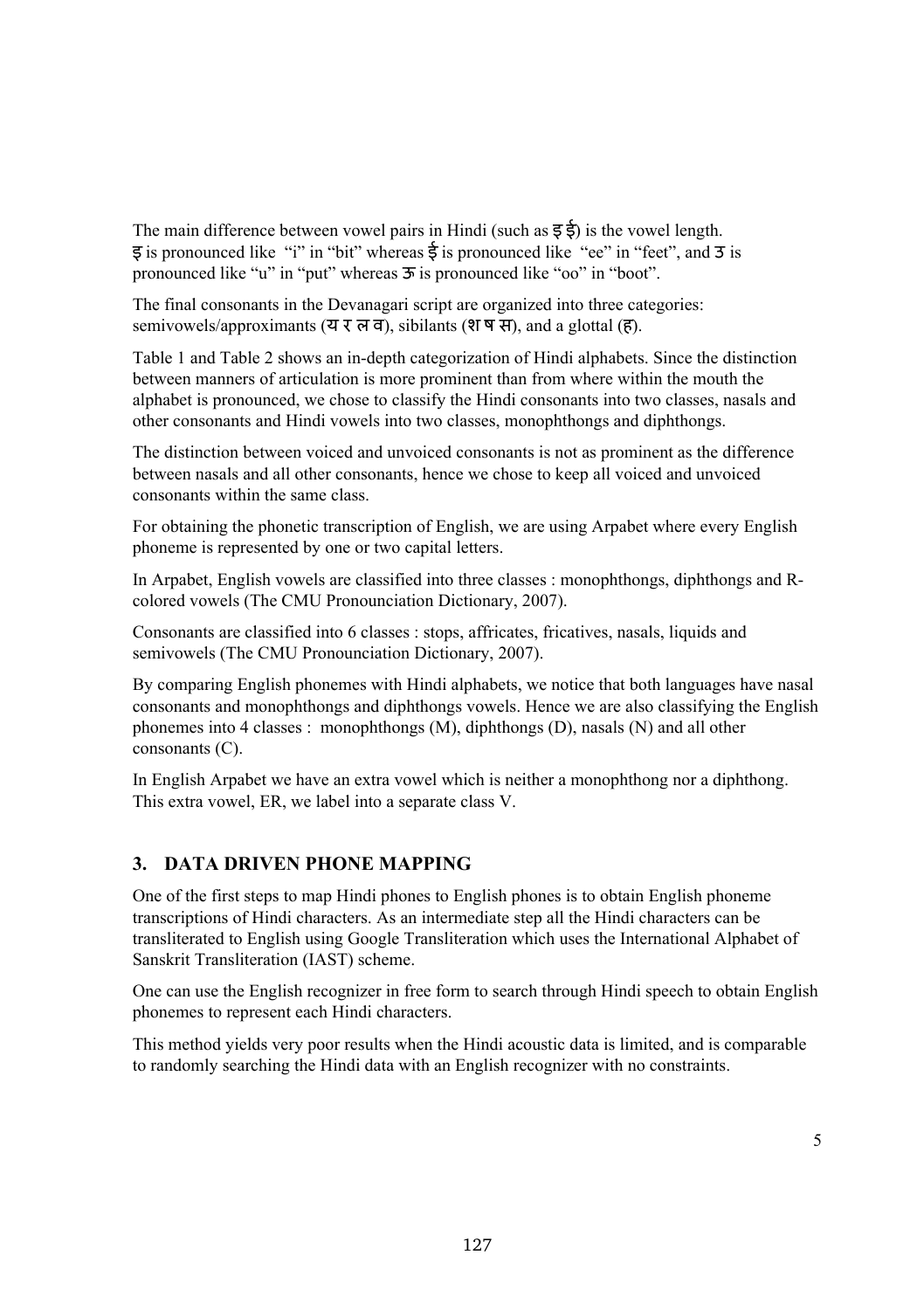This free form phoneme network of the recognizer allows every phoneme to be followed by every other phoneme including itself just as shown in figure 1.

$$
8phone = all consonants and vowels( sil  $$phone > sil$ )
$$

Figure 1: Free Form phonetic network

To improve English-phoneme labeling of Hindi speech, we propose to use the linguistic knowledge of Hindi and English as discussed in section 2 to classify all Hindi syllables and English phonemes into four different classes based on their articulation properties.

The four classes we selected are monophthongs (class M), dipthongs (class D), nasals (class N) and consonants (class C).

Each Hindi syllable and English phoneme is labeled to be one of these classes. The classification is shown in table on page.

By using linguistic knowledge of Hindi, we then modify our recognizer into a constrained form network where one phone from one class of the target language, Hindi, is mapped to one phone from the same class of the source language, English.

> $$phone = class M or class D or class N or class C$ ( sil <\$phone> sil )

Figure 2: Constrained Form phonetic network

For adaptation, we have made use of the Maximum Likelihood Linear Regression (MLRR) technique which is a popular Expectation-Maximisation technique used for speech adaptations.

MLRR adaptation is performed to minimize the mismatch between the English acoustic models and the Hindi acoustic data which is used as the adaptation data. MLLR will compute a set of transformations which will alter the means and variances of Gaussian mixture HMM English acoustic models so that each state of the HMM model is more likely to generate the Hindi adaptation data.

The transformation matrix used to give a new estimate of the adapted mean is given by

$$
\mu^{\hat{}} = W \xi,
$$

where W is the n  $\times$  (n + 1) transformation matrix (where n is the dimensionality of the data) and  $\xi$ is the extended mean vector.

$$
\xi = [w\mu 1\mu 2 \ldots \mu n]^T
$$

where w represents a bias offset whose value is fixed (within HTK, the Hidden Markov Model Toolkit) at 1.

Hence W can be decomposed into

$$
W=[bA]
$$

where A represents a  $n \times n$  transformation matrix and b represents a bias vector.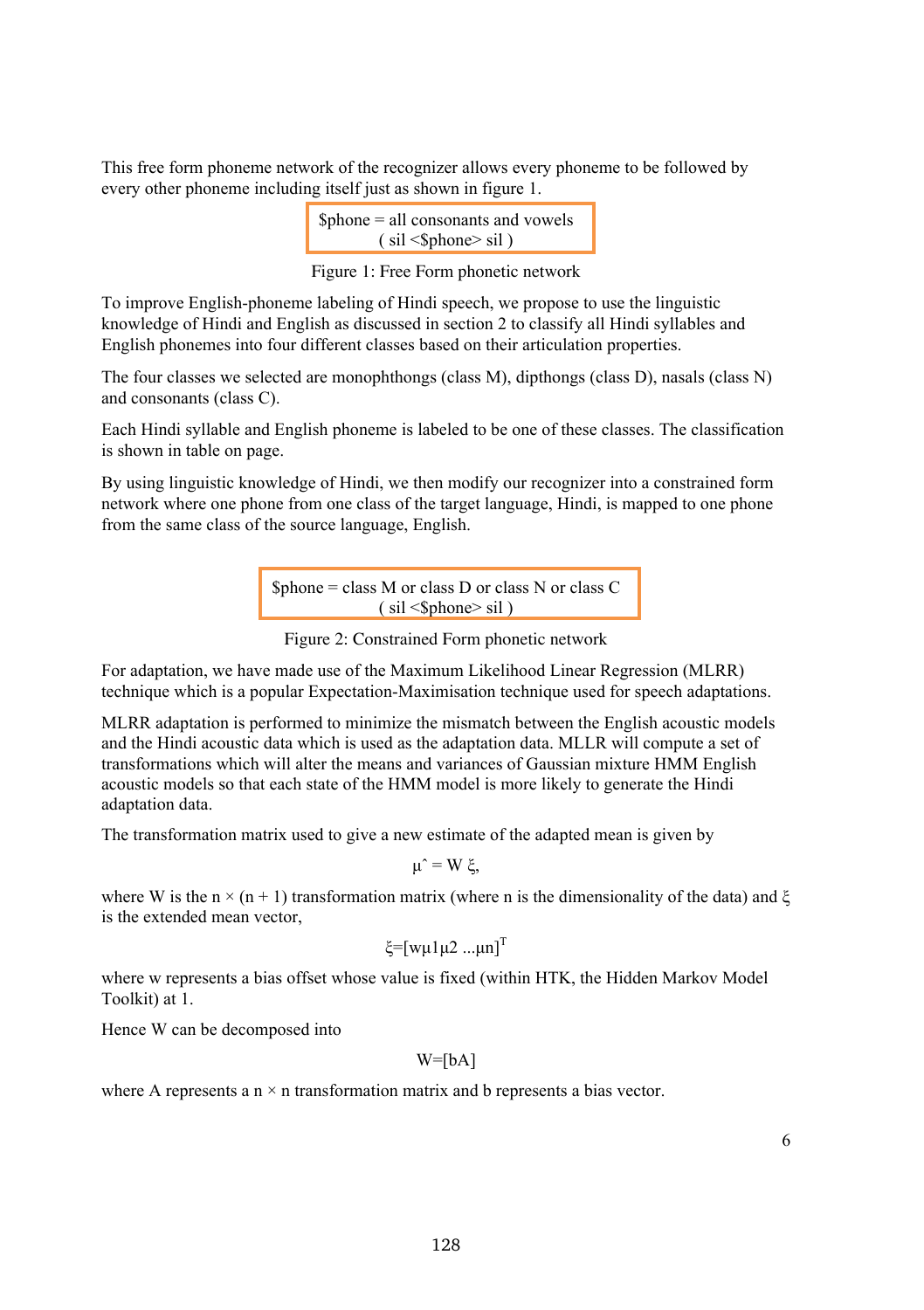After adaptation we can use the Hindi-English phonème mapping (shown in table on page ) to construct a pronunciation dictionary for Hindi syllables. Adding linguistic knowledge to enhance the recognizer improves the Hindi ASR.

# **4. EXPERIMENT**

We collected 1 hour of Hindi acoustic data from 9 native Hindi speakers. We asked each speaker a set of questions regarding their university life, likes, dislikes, hobbies and about their career ambitions.

The complete set of Hindi data collected was divided into development and test sets. The test set of data consists of 50 Hindi phrases from one of the 9 speakers. The development set consists of 45 minutes of Hindi acoustic data from 8 different speakers.

After collecting the data, we hired a native speaker of Hindi to transcribe the data for us. Most of the speakers used both English and Hindi while answering the questions on the questionairre. Hence, the transcribed data was a mix of English and Hindi written using the Devangari script.

We used the Carnegie Mellon University (CMU) Pronouncing Dictionary to obtain the phone level transcriptions of all English words in the above transcription. The CMU dictionary uses a phoneme set that consists of 39 phonemes. Each phoneme is represented by one or two capital ASCII letters (ARPAbet).

For all the words written using the Devangari script, we made use of Google's Phonetic Typing service to obtain phone level transcription for all Hindi words. The list of phone level transcription for each Hindi alphabet is shown in table 3 on page 10.

After obtaining the transcriptions, we labelled each phoneme in the transcriptions as one of the 4 classes, discussed in section 3.

For training the English acoustic models 65 hours of native English speech was used, which was kindly shared to us by the guys at the Wall Street Journal.

Using adaptation by reconstruction, we can now obtain the mapping of Hindi phonemes to English. This is shown in table 4 on page 11.

By using English acoustic models, the recognition accuracy to recognize Hindi phrases in the test set, discussed above, is 96%.

## **CONCLUSION AND DISCUSSION**

In this paper, we have proposed steps to rapidly develop a Hindi speech recognizer: (1) by substituting Hindi acoustic models with trained English acoustic models; and (2) by adapting these models using MLRR. We have shown how data-driven methods and linguistic knowledge can be used to map English phonemes to Hindi syllables. With the pronunciation dictionary we constructed we can easily find the phone level transcriptions of any new Hindi word given in written form.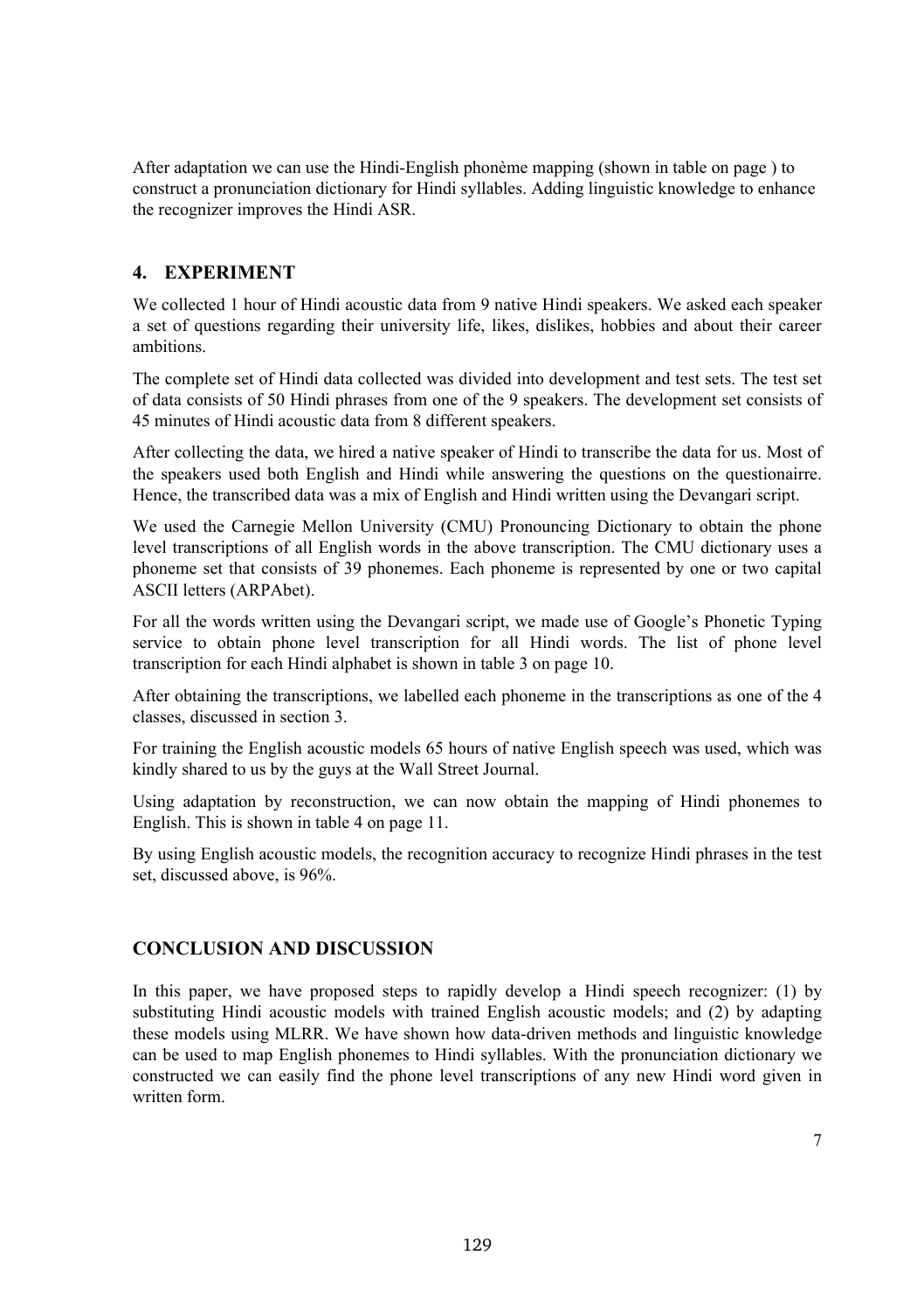Given a small set of training data, our proposed Hindi constrained-form recognizer has shown promising results. However, there is a lot of room for improvements. Provided that we can collect more Hindi acoustic data, to increase the size of training data drastically, we will be able to better model the Hindi syllables with more than one phoneme transcription.

We also plant to further study multilingual speech recognition since Hindi and English are spoken together by virtually all bilingual speakers of English and Hindi. Also we think better modeling is needed for Hindi phonetic units that do not exist in English.

We are collecting more Hindi acoustic data every month and fine-tuning our Hindi acoustic models. We hope that this can enhance our Hindi acoustic models and improve recognition accuracy.

We are also exploring asymmetric acoustic modelling using selective decision tree merging between a bilingual model and an accented embedded speech model for Hindi and English multilingual speech recognition since this method has shown to improve recognition results for mixed language speech consisting of English and Chinese (Ying et al., 2011). For English and Chinese this method works because English phrases are generally pronounced by a Chinese speaker with varying degrees of accent. The same is true for English and Hindi.

#### **Acknowledgments**

We will like to thank Abhilash Veeragouni of IIT Bombay for helping us collect and transcribe Hindi acoustic data which we used as training and test data for our experiments.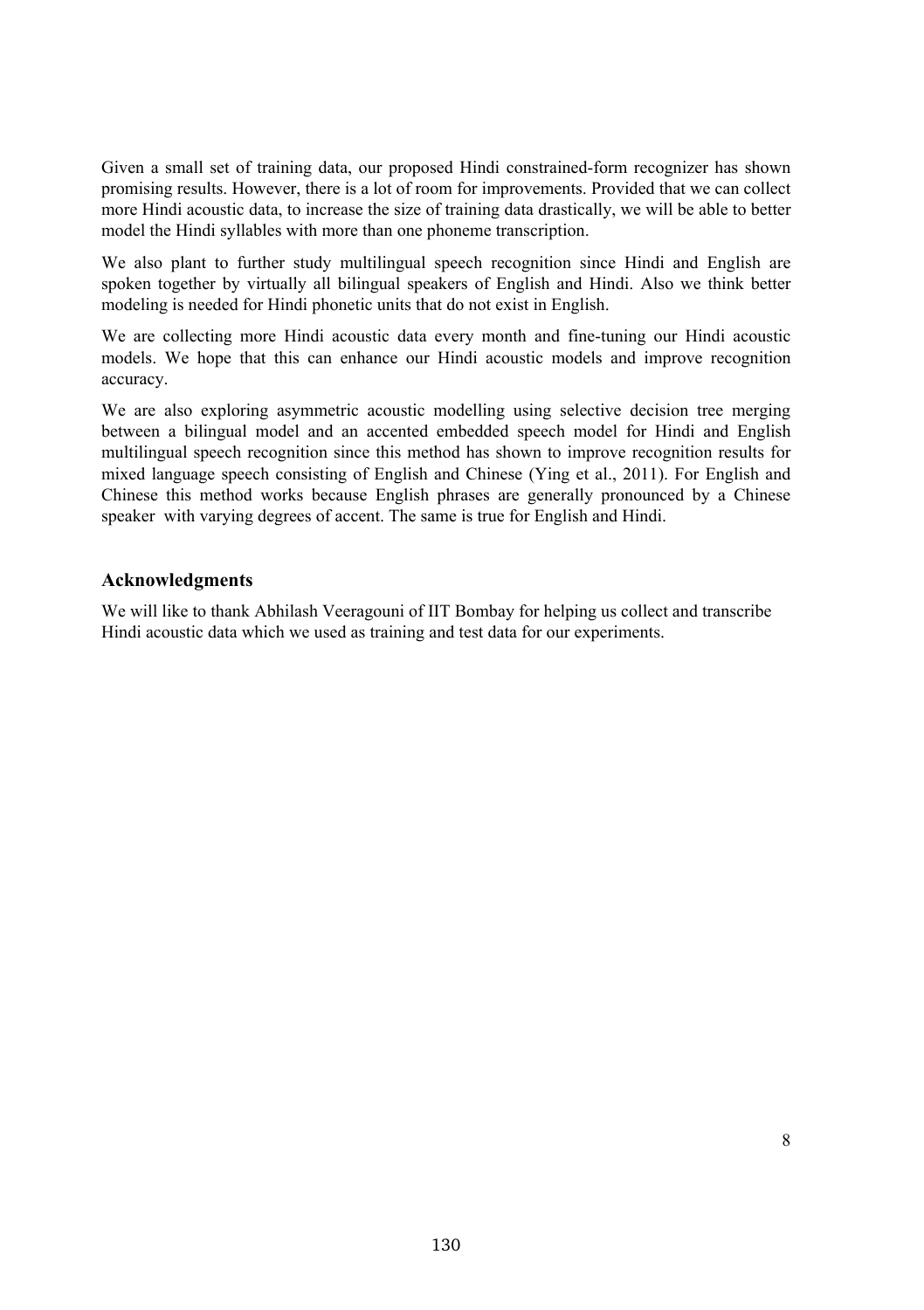#### **References**

K. Kumar and R. K. Agarwal (2011). Hindi Speech Recognition System Using HTK. *International Journal of Computing and Business Research*, Vol. 2, No. 2, 2011, ISSN (On- line): 2229-6166.

R. Mathur, Babita and A. Kansal (2010). Domain Specific Speaker Independent Continuous Speech Recognition Using Julius. ASCNT 2010.

K. Malhotra and A. Khosla (2008). Automatic Identification of Gender & Accent in Spoken Hindi Utterances with Re- gional Indian Accents. *IEEE Spoken Language Tech- nology Workshop*, Goa, 15-19 December 2008, pp. 309- 312.

C. Neti, N. Rajput and A. Verma (2004). A Large Vocabulary Continuous Speech Recognition System for Hindi. *IBM Research and Development Journal*, September 2004.

L. Ying, P. Fung, P. Xu, Y. Liu (2011). Asymmetric Acoustic Modeling of Mixed Language Speech. ICASSP 2011.

Michael C. Shapiro (2008). A Primer of Modern Standard Hindi. *Motilal Banarsidass Publishers Private Limited*, 2008 Reprint

Carnegie Mellon University (2007). The CMU Pronounciation Dictionary. < http://www.speech.cs.cmu.edu/cgi-bin/cmudict > (visited 23, October, 2012)

H. Sil (1999). Ethnologue: Languages of the World. < http://www.ethnologue.com/web.asp > (visited 23, October, 2012)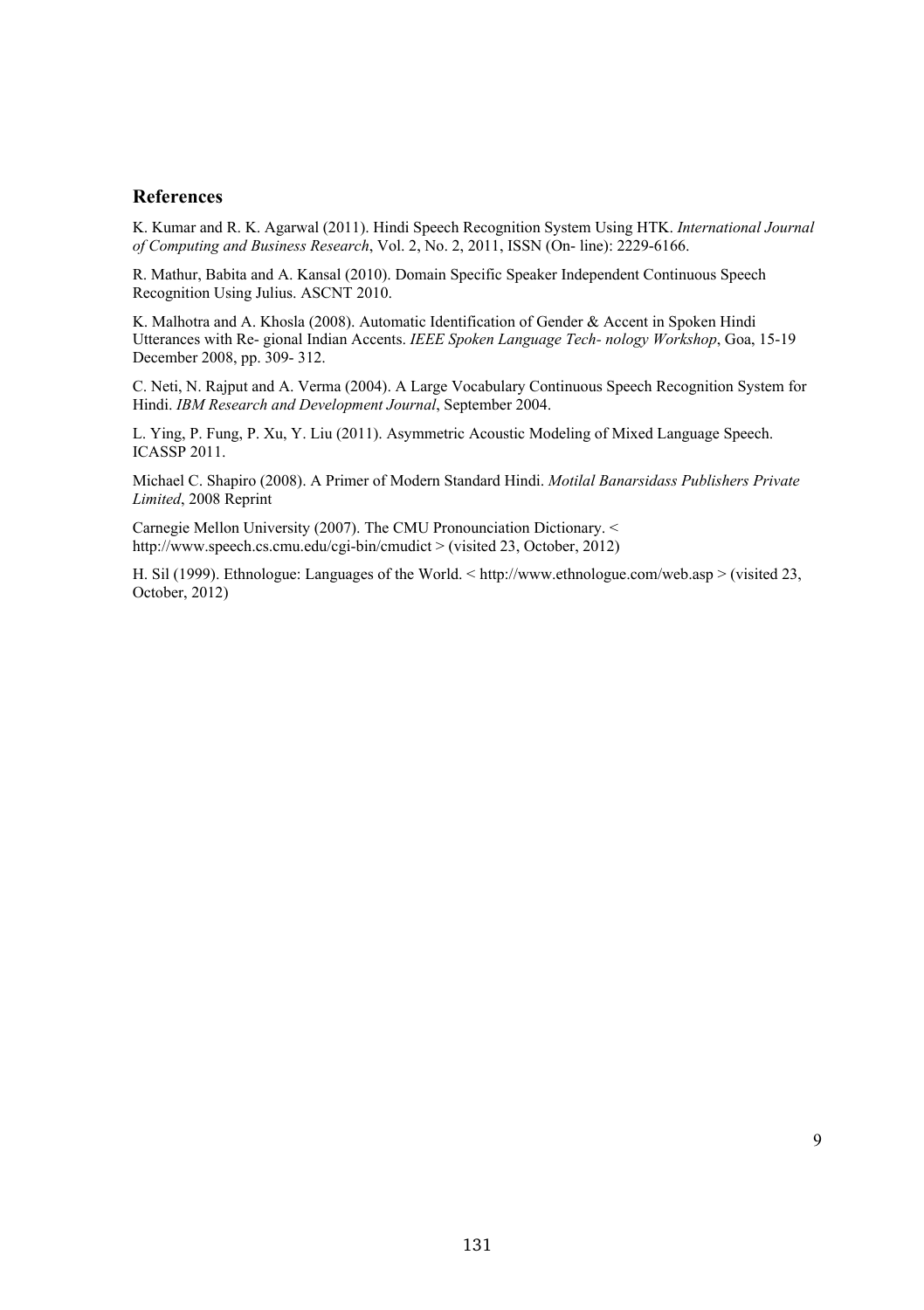# **APPENDIX**

| 3T |    |
|----|----|
| आ  |    |
| इ  | I  |
| ई  | Ī  |
| 3  | U  |
| ऊ  | Ū  |
| ऋ  | R  |
| ए  | Ē  |
| ऐ  | Ai |
| ओ  | Ō  |
| औ  | Au |
| क  | Kа |

| रव | Kha |
|----|-----|
| ग  | Ga  |
| ਬ  | Gha |
| च  | Ca  |
| छ  | Cha |
| ज  | Ja  |
| झ  | Jha |
| ञ  | Ñа  |
| ट  | Ta  |
| ਠ  | Tha |
| ਤ  | Da  |
| ढ  | Dha |
|    |     |

| ण  | Na  |
|----|-----|
| त  | Ta  |
| थ  | Tha |
| द  | Da  |
| ध  | Dha |
| न  | Na  |
| प  | Pa  |
| फ  | Pha |
| ਫ਼ | Ba  |
| भ  | Bha |
| म  | Ma  |
| य  | Ya  |
|    |     |

| ₹ | Ra |
|---|----|
| ल | La |
| ਰ | Va |
| श | Śа |
| ष | Şа |
| स | Sa |
| ह | Ha |

Table 3: IAST Transliteration of Hindi alphabets